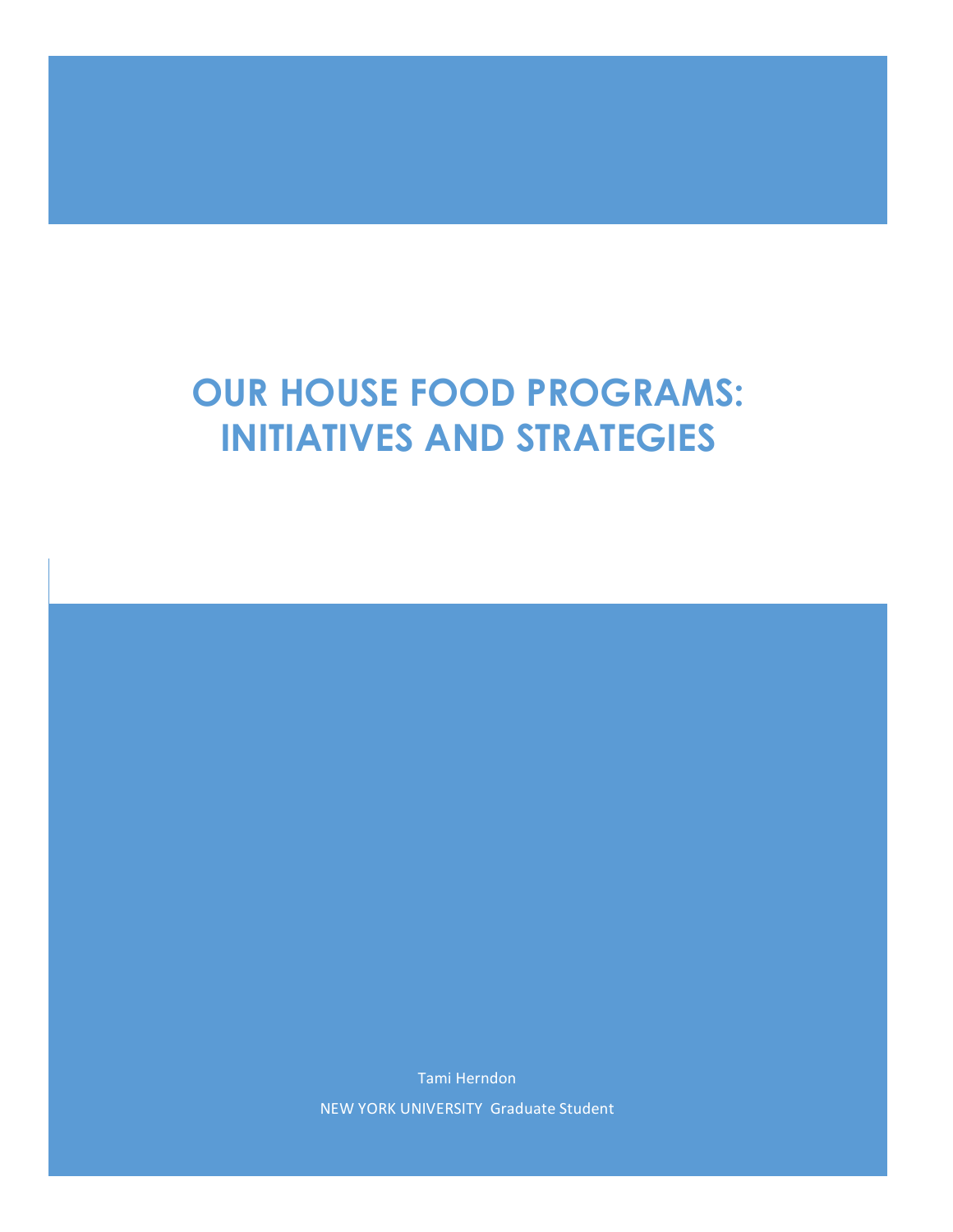Note: Throughout this report I refer to exhibits that have been removed from this work sample to adhere to confidentiality requirements within the organization. However, the exhibits are fully explained in the narrative.

#### **INTRODUCTION**

This report examines historical food programs at Our House in order to determine successful practices, understand challenging aspects, and identify opportunities for improvement and/or expansion. Information collected during interview sessions during June, 2016, with Our House staff, volunteers, and residents form the basis for this report. The report demonstrates how food programs comprise an important part of the overall resident programming at Our House. Additionally, the report assists readers in connecting food program outcomes to the Our House mission statement and to the organization's 2015-2020 strategic plan vision statement. Report exhibits provide ideas for transforming opportunities into effective and successful food programs.

In addition to feeding residents on a daily basis, food programs at Our House can potentially help with two important food-related societal concerns: healthcare and food costs. In the US, 34% of adults and 17% of children are obese, rates that have been steadily rising.<sup>1</sup> Obesityrelated chronic diseases, like heart disease and Type II diabetes, respectively, cost the US \$108 billion<sup>2</sup> and \$322 billion<sup>3</sup> per year. The World Health Organization (WHO) links poor diet to obesity-related chronic diseases.<sup>4</sup> The National Institute of Health(NIH) analyzed US eating habits over the past five decades, as reported in national nutrition surveys.<sup>5</sup> The NIH found that most people eat 2/3 of their meals at home now, a steady improvement since the 1990s. Yet, the amount of time spent cooking continually decreases, especially for lower income

<sup>2</sup> Heidenriech, P., Trogdon, J., Khavjou, O., Butler, J., Dracup, K., Ezekowitz, M., et al. (2011). Forecasting the future of cardiovascular disease in the United States: a policy statement from the American Heart Association. Retrieved from http://www.cdc.gov/dhdsp/data\_statistics/fact\_sheets/fs\_heart?disease.htm

<sup>3</sup> Centers for Disease Control. (2016). Diabetes. Retrieved from http://www.cdc.gov/media/presskits/aahd/diabetes.pdf

<sup>4</sup> World Health Organization. (2005). Fruit and vegetables for health. Retrieved from: http://www.who.int/dietphysicalactivity/publications/fruit\_vegetables\_report.pdf

 $5$  Smith, L., Ng, S., & Popkin, B. (2013). Trends in US home food preparation and consumption: Analysis of national nutritional surveys and time use studies from 1965-1966 to 2007-2008. Nutrition Journal. 12(45).

<sup>&</sup>lt;sup>1</sup> Ogden, C., Carroll, M., Kit, B., & Flegal, K. (2014). Prevalence of childhood and adult obesity in the United States, 2011-2012. Journal of the American Medical Association. 311(8), 806-814. doi:10.1001/jama.2014.732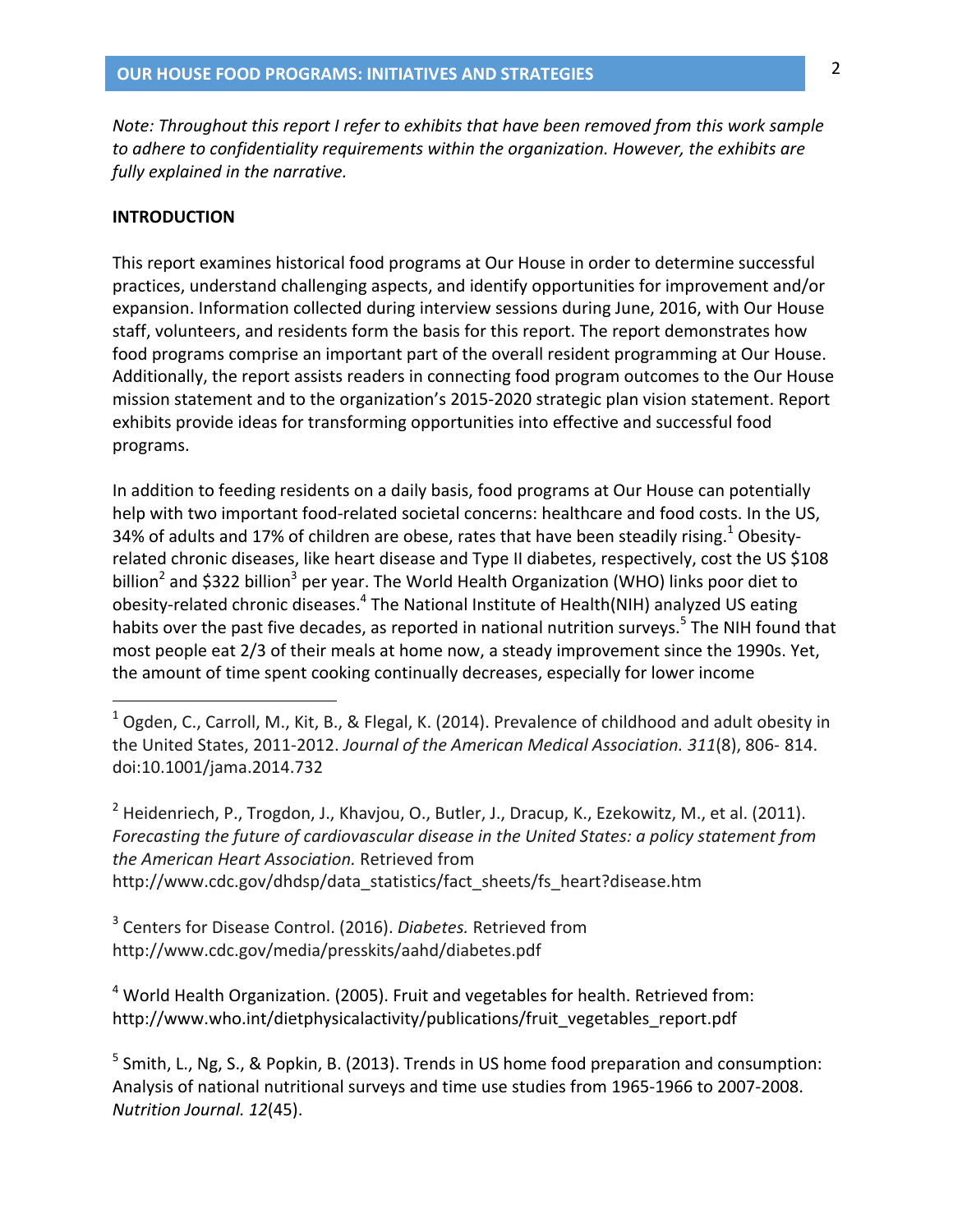#### **OUR HOUSE FOOD PROGRAMS: INITIATIVES AND STRATEGIES**

individuals, indicating that most foods consumed at home are still processed or packaged. The study also reports that cooking at home is associated with increased produce and whole grain intake, improved overall health, and decreased Body Mass Index (BMI). BMI is a weight to height ratio used to determine underweight and overweight conditions.<sup>6</sup> A lower BMI is associated with better health. Small modifications to existing Our House food programs could ensure that residents eat health-supportive foods and learn to make healthy lifestyle choices.

The US Department of Agriculture (USDA) estimates that the cost of eating healthfully for a family of four is \$200 per week<sup>7</sup>. The Harvard School of Public Health estimates that diets rich in fresh produce, fish, and nuts costs \$1.50 more per person per day than diets rich in processed meats, packaged foods, and refined grains.<sup>8</sup> These food costs represent national averages, factoring in communities with much higher costs of living than that found in Central Arkansas. Still, at this time, eating healthfully does appear to cost more than eating processed and packaged foods. Food programs that teach how to shop for nutritious food, prepare healthy meals, and stay within monthly food budgets could contribute to improved financial stability for Our House residents.

The challenges and opportunities identified within Our House food programs offered excellent, real-world scenarios for research and discovery. The solutions recommended by this report acknowledge limited resources, short-term resident stays, and limited instruction time, as described by Our House staff and administrator, yet they offer the organization ideas for modification and expansion. The proposed plan recommended within this project has been unanimously approved by Our House administration and has received full grant funding from an outside foundation. In September, 2016, an additional VISTA (Volunteer in Service to America) was allocated to Our House to head the food programming modification and expansion initiative.

#### **CONTENTS**

 $6$  National Institute of Health. (2016). Calculate your body mass index. Retrieved from: http://www.nhlbi.nih.gov/health/education/lose wt/BMI/bmicalc.htm.

 $7$  Center for Nutrition Policy and Promotion. (2016). Official USDA food plans: Cost of food at home at four levels, U.S. average. Retrieved from: http://www.cnpp.usda.gov/sites/default/files/CostoffoodApr2016.pdf

 $8$  Harvard University. (2016). Healthy vs. unhealthy diet costs \$1.50 more. Retrieved from: https://www.hsph.harvard.edu/news/press-releases/healthy-vs-unhealthy-diet-costs-1-50more/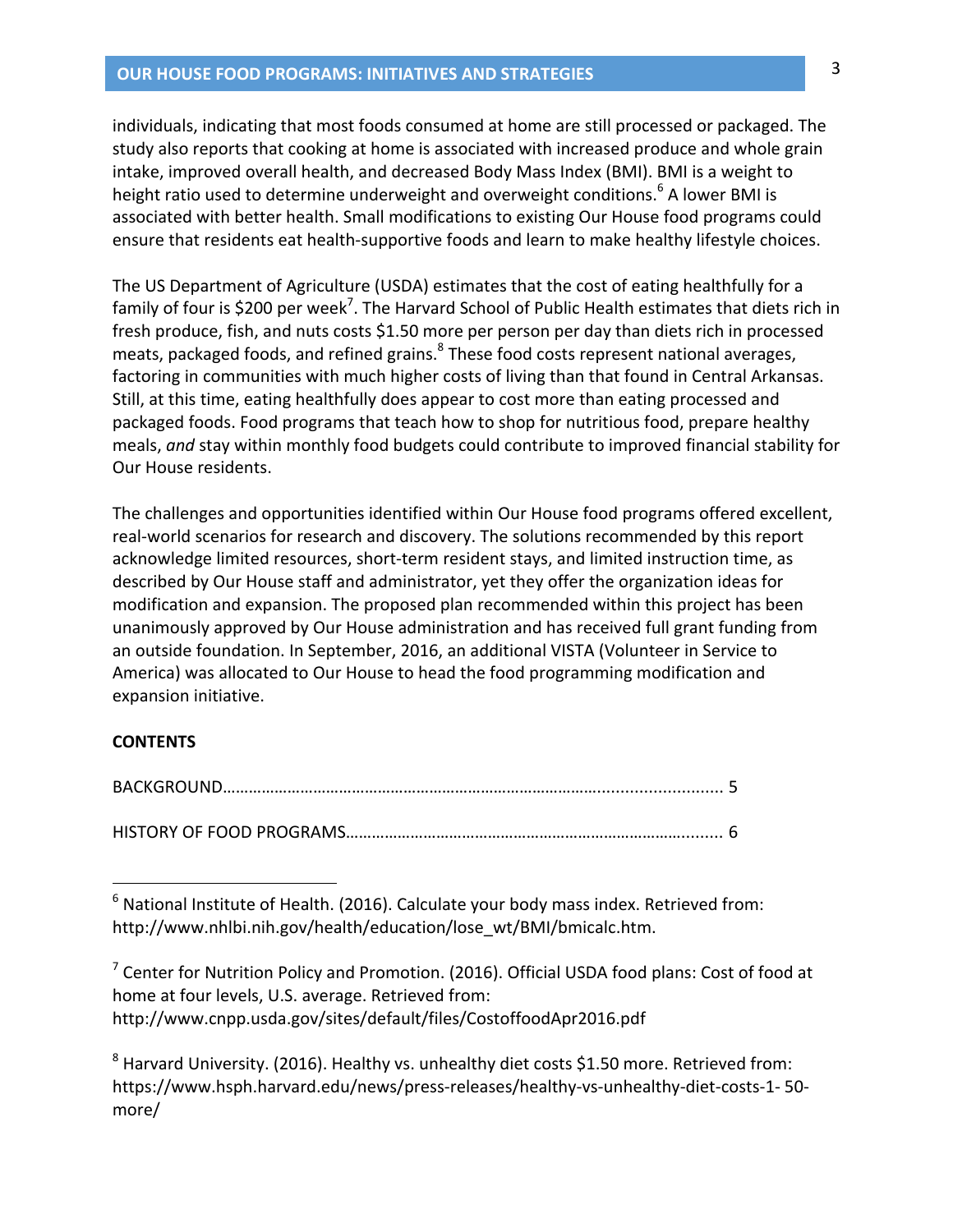# **OUR\$HOUSE\$FOOD\$PROGR** 4 **AMS:\$INITIATIVES\$AND STRATEGIES\$\$\$\$\$\$ \$\$\$\$\$\$\$\$\$\$\$\$\$\$\$\$\$\$\$\$\$\$\$\$\$\$\$\$\$\$\$\$\$\$\$\$\$\$\$\$\$\$\$\$\$\$\$\$\$\$\$\$\$\$\$\$\$\$\$\$\$\$\$\$\$\$\$\$\$\$\$\$\$\$\$\$\$\$\$\$\$\$\$\$\$\$\$\$\$**

| <b>Food and Meal Donations</b> |                                |  |
|--------------------------------|--------------------------------|--|
|                                |                                |  |
|                                |                                |  |
|                                |                                |  |
| <b>Food Classes</b>            |                                |  |
|                                |                                |  |
|                                |                                |  |
| Gardening                      |                                |  |
|                                |                                |  |
|                                |                                |  |
|                                |                                |  |
|                                |                                |  |
|                                |                                |  |
|                                | <b>Food and Meal Donations</b> |  |
|                                |                                |  |
|                                |                                |  |
|                                |                                |  |
| <b>Food Classes</b>            |                                |  |
|                                |                                |  |
|                                |                                |  |
| Gardening                      |                                |  |
|                                |                                |  |
|                                |                                |  |
|                                |                                |  |
|                                |                                |  |

#### **BACKGROUND**

Our House is a shelter for the working homeless in Little Rock, Arkansas. The nonprofit organization's mission statement succinctly states goals for homeless residents and clients. The statement also offers a glimpse of Our House's unique approach to reducing homelessness in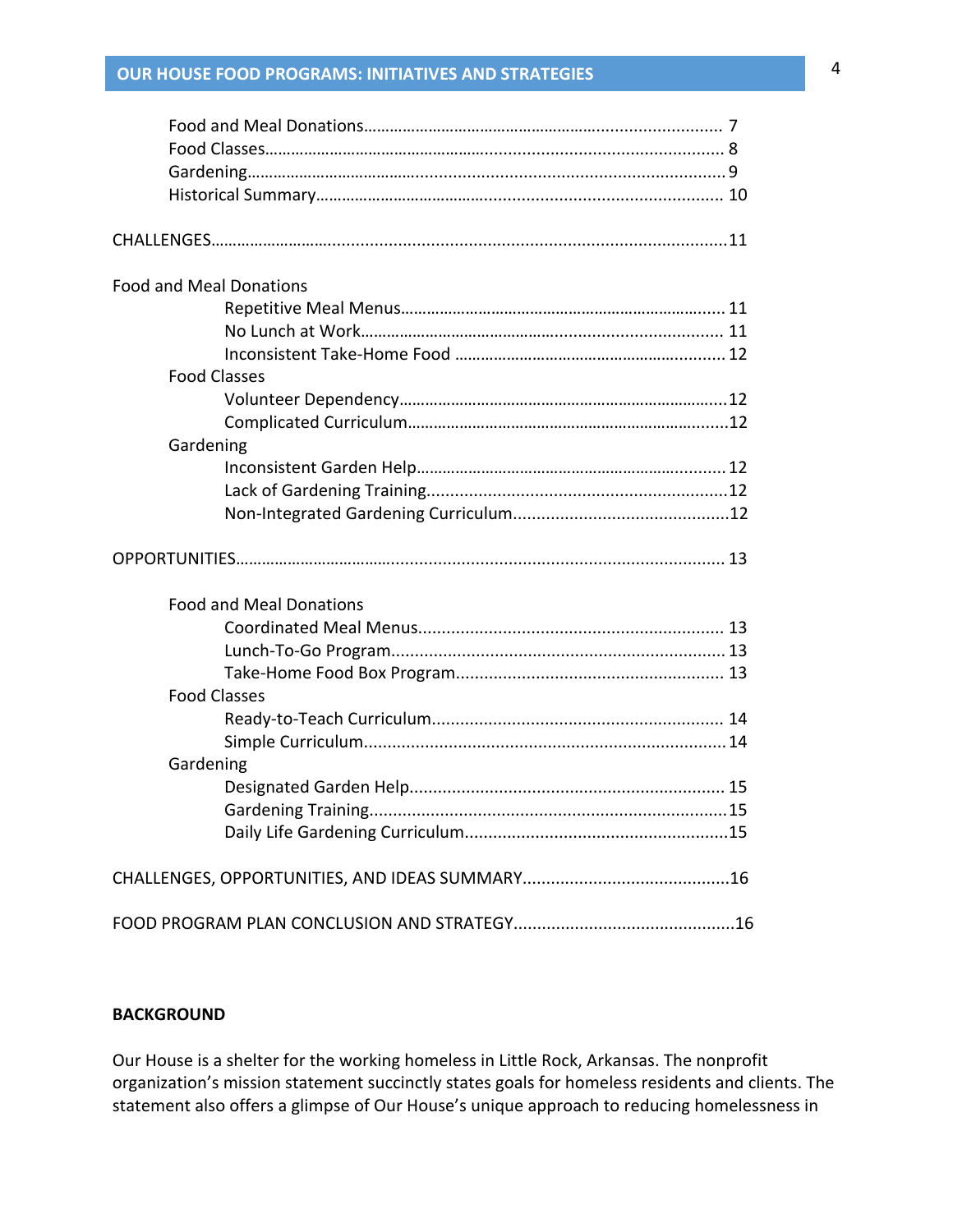Central Arkansas. Brief background information demonstrates how, over time, Our House consistently upholds and expands upon its mission statement:

## Our House empowers homeless and near-homeless families and individuals to succeed in the workforce, in school, and in life through hard work, wise decision-making, and active participation in the community.<sup>9</sup>

In 1988, Our House opened as a 40-bed emergency homeless shelter in downtown Little Rock under the direction of founder Joe Flaherty. Three years later, Our House established a Family Housing program at the former Veterans Administration (VA) Hospital campus in southeast Little Rock. The new Family Housing Program met an important community need as identified by the Arkansas Interfaith Conference, the United Way of Pulaski County, and other interested community agencies. In 2005, community donations funded an 80-bed emergency shelter on the VA campus, consolidating Our House family and emergency housing into one location. During the same 17-year period, Our House developed job skills training programs and provided free childcare to working homeless parents.

Current Executive Director Georgia Mjartan joined Our House in 2005 and identified child and youth out-of-school-time programs as a priority. She initiated licensed after-school and summer programs designated for homeless children and youth. In 2014, the newly-constructed 19,000 square foot Children's Center opened, tripling Our House's capacity to offer licensed child and youth development programs to homeless children. Our House job skills programs work to prepare every adult resident for full-time employment. Recently in 2016, the newly-renovated, state-of-the-art Career Center opened on the Our House campus. The Career Center provides job training skills, job search help, financial literacy classes, and life skills training for over 600 adults each year.

Our House's success at helping homeless families consistently receives national recognition. The Our House model is replicated in other non-profit organizations throughout Arkansas and in 39 other states. Beyond its own campus, Our House builds the social service sector of Central Arkansas with programs such as Potluck Food Rescue and Harmony Health Clinic. Potluck Food Rescue rescues nearly five million pounds of excess food per year from restaurants, food stores, schools, hospitals, and farmer's markets. The organization distributes the rescued food to those in need, including Our House residents, via community food programs. Harmony Health Clinic, conveniently located across the street from Our House, provides free medical and dental care to uninsured, low-income individuals in Central Arkansas.

#### **HISTORY OF FOOD PROGRAMS**

 $9$  Our House. (2015). Strategic Plan: 2015-2020.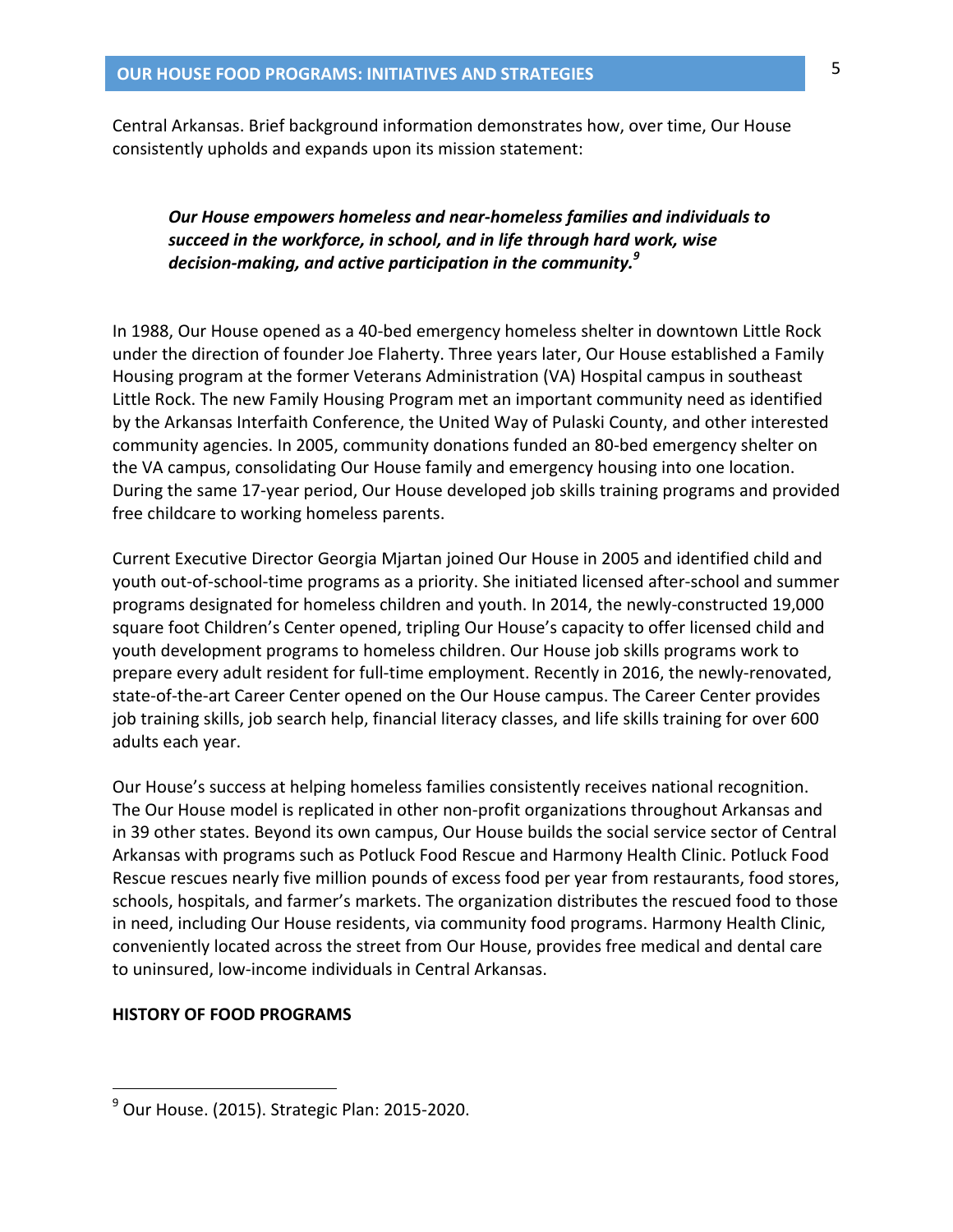#### **OUR HOUSE FOOD PROGRAMS: INITIATIVES AND STRATEGIES**

Our House serves 1,800+ homeless and near-homeless individuals and families per year, promoting success in work, school, and life. Centered around self-sufficiency and job training, Our House aims to lift people out of poverty with a two-generation (adults and their children) approach. With this goal in mind, adults learn financial literacy and general job-acquiring skills; they also train in information technology, office administration, caregiving, landscape and maintenance, or food service. Pre-school children and school-aged youth receive quality academic, art, and physical education in the shelter's licensed child development center. Unique living arrangements, such as individual family dorms, round out the total-person approach taken at Our House.

While job training and skills programs promote financial stability, food-related challenges potentially prevent Our House residents from achieving total economic independence. Obesityrelated ailments such as pre-diabetes, diabetes, or cardiovascular disease affect adult residents' ability to learn, work, and care for their families. According to medical research, the risk of becoming obese, in general, doubles for children with obese parents.<sup>10</sup> Additionally, obese children are four times as likely as non-obese children to be obese as adults, predisposing them to a lifetime of chronic disease.<sup>11</sup> From an economic standpoint, current Our House residents and former residents now living independently risk depleting their monthly budgets with costly fast food and packaged meals. Many Our House residents may not possess basic skills or knowledge needed to shop for healthy food, prepare nutritious meals, or manage a food budget. These issues indicate that eating habits and other food topics merit consideration when assessing the overall success rate of Our House programming.

Throughout its history, Our House has addressed food-related challenges faced by residents with various programs involving food and meal donations, kitchen safety and cooking classes, and community gardening. Each initiative seeks to better equip Our House residents for life after the shelter experience, teaching transferable skills to adults and children. To date, all food-related efforts at Our House have successfully achieved intended goals, and many programs produced lasting positive outcomes. For example, approximately 40% of dinner meals at Our House have been donated and served by the same churches or organizations for at least five years. This ongoing positive outcome ensures food availability for residents and maintains important community relations. As requested by the Our House team, taking an historical look at the shelter's food-related programs provides an informative basis for ongoing planning and evaluation. Specific challenges and opportunities arising from past and current food programs are detailed in separate sections of the Food Program report.

<sup>&</sup>lt;sup>10</sup> Whitaker, R., Wright, J., Pepe, M. Seidel, K., Deitz, W. (1997). Predicting obesity in young adulthood from childhood from childhood and parental obesity. New England Journal of Medicine, 337, 869-873.

<sup>&</sup>lt;sup>11</sup> Whitaker, R., Wright, J., Pepe, M. Seidel, K., Deitz, W. (1997). Predicting obesity in young adulthood from childhood from childhood and parental obesity. New England Journal of Medicine, 337, 869-873.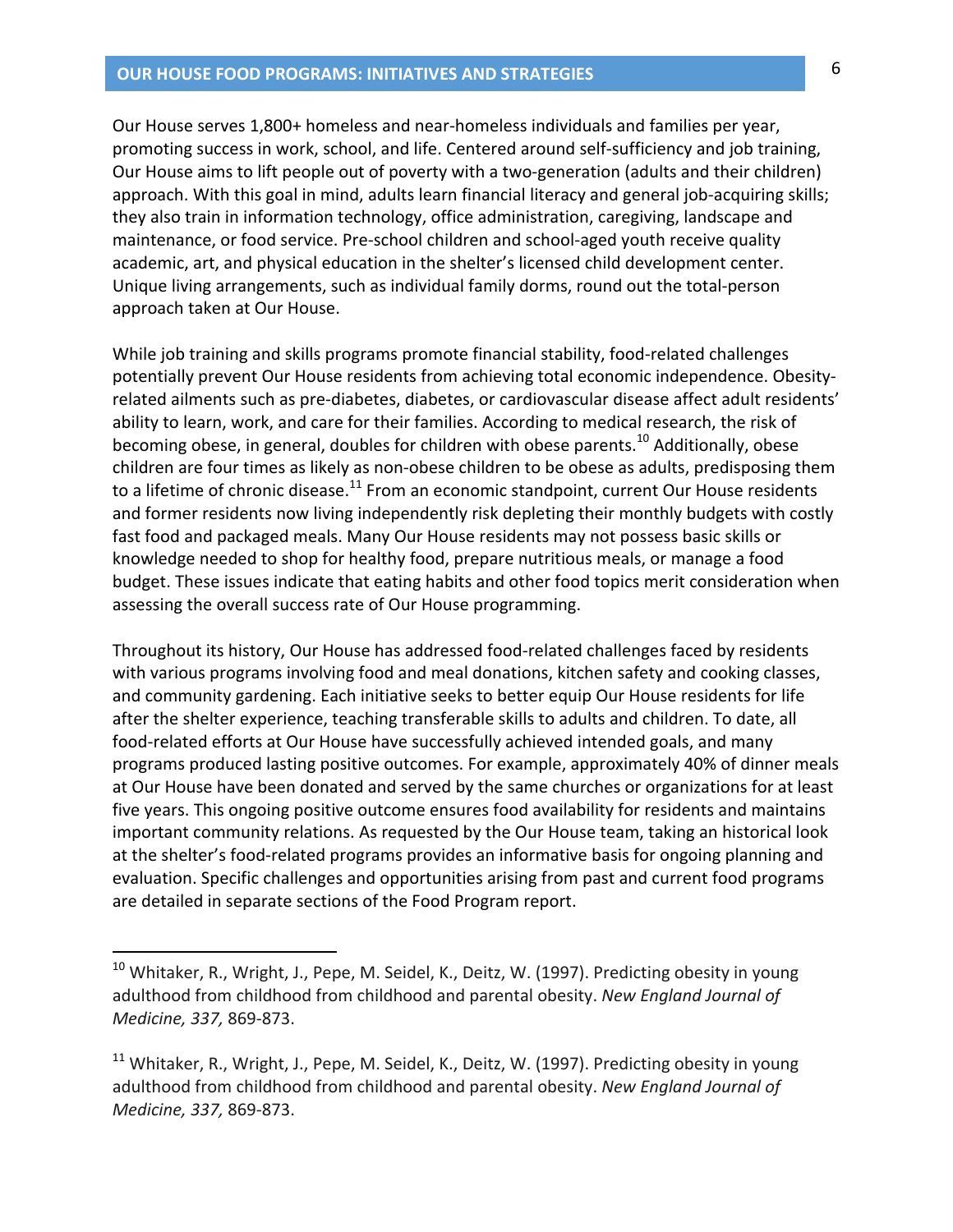#### **Food and Meal Donations**

Our House provides meals and food to residents and Central Arkansas Family Stability Institute (CAFSI) clients. A combination of donated prepared meals, donated food items, and purchased food supplies comprise food initiatives at Our House. Volunteers, community partners, shelter supervisors, and job trainee cooks collectively feed residents as Our House places high priority on consistent daily meals. The availability of regular meals allows adult residents to focus on learning skills, securing employment, and earning wages instead of searching for food. Regular meals also benefit younger residents, nourishing them during important physical, mental, and emotional developmental stages. Our House also diligently works to connect residents with local and governmental food assistance programs.

Shelter residents live communally and eat up to three meals per day in the shelter dining hall. Shelter meals come from a variety of sources:

**Dinner** – Churches, synagogues, non-profit groups, individuals, and businesses prepare meals and provide volunteer servers on an annual basis. Volunteers choose a day, such as the third Tuesday of each month, to prepare, deliver, and serve dinner to shelter residents.

**Lunch -** Local businesses provide community outreach opportunities by volunteering employees to prepare or purchase and serve lunch to shelter residents. Lunchtime partnerships between local businesses and Our House typically last for one year and occur once per month on a designated day. On days when no outside food is provided, the job trainee cook creates lunchtime meals from food items available at the shelter. Community partners like Ben E. Keith Foods, Whole Foods Market, Fresh Market, and Heifer Village donate fresh produce, chicken, eggs, and other food items. Local farmers' markets also donate leftover produce. Biweekly shopping trips to Sam's Club funded by monetary donations supplements donated food.

**Breakfast** – The shelter supervisor prepares breakfast from food items available at the shelter or from bagels donated by the locally-owned company, Morningside Bagels. Individual and business donors also provide breakfast items on a one-time or monthly basis.

Family House residents do not eat in the shelter dining room. Instead, they purchase food with employment earnings or with Supplemental Nutrition Assistance Program (SNAP) or other assistance program benefits and prepare meals in a shared kitchen.

The Family House is ten, dormitory-style room facility that allows families, including fathers and male teens, to live together. Family House rooms are available to residents who have lived in the shelter for at least three months, have petitioned for family house residency, and who pay a reduced monthly rent. In addition, to purchasing food, this group also grows food in the community gardens and receives discounts at local farmers' markets. Family house residents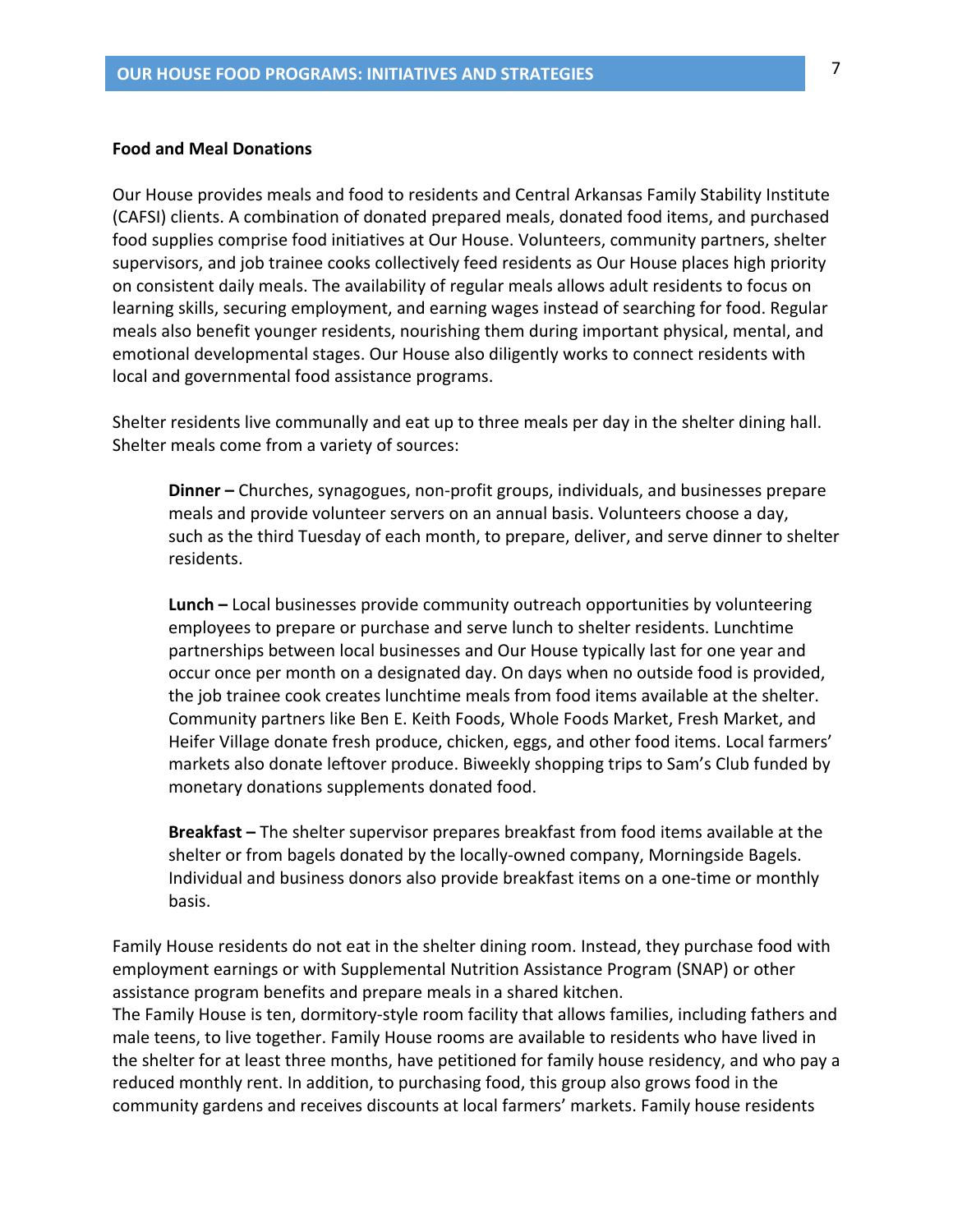may also choose produce from farmers' market leftovers after listening to brief nutrition presentations.

In 2012, Our House created CAFSI to help Central Arkansas families at risk of becoming homeless to avoid homelessness. CAFSI clients live in the Central Arkansas community and face one or more obstacles to maintaining stable housing. Our House case managers connect CAFSI clients with community food sources like Green Groceries, a local church food pantry that receives all natural produce from a local network of farmers. Additionally, CAFSI clients occasionally receive take-home food when they attend educational programs at Our House.

#### **Food Classes**

Three Our House kitchens are available for cooking demonstrations and classes – one in the Children's Center, one in the Learning Center, and one in the Family House. Several classrooms also have hotplates for small-group, single-dish teaching. Individual volunteers and other nonprofit and for-profit organizations teach Our House residents nutritional lessons while engaging them in hands-on cooking activities. Each type of volunteer conducts unique learning experiences:

**Individual volunteers** – Individual volunteers typically provide food and teach simple kitchen safety concepts while the learning group prepares a meal. For example, the instructor may introduce safe knife and cutting techniques as Our House residents chop peppers and onions for a Mexican-themed dinner. Recipes and leftover food go home with participants, adding incentive to sign up for another class.

Non-profit volunteers - Non-profit volunteers, from The Arkansas Hunger Relief Alliance, for instance, use Cooking Matters curriculum to integrate US Department of Agriculture (USDA) nutrition guidelines into daily meal preparation practices. Cooking Matters teaches Our House residents how to make their own dinner plates resemble the recommendations made by MyPlate.gov. MyPlate. Gov is sponsored by the US Department of Agriculture and focuses on food portion and nutrition guidelines. The recipes introduce tasty vegetables, spices, and textures not always considered in daily meal planning. Participants learn to create a variety of meals at home, to prepare shopping lists, and to choose healthy food options based on nutrition guidelines.

For-profit cooking classes - For-profit cooking classes, such as those from SPORK, a childhood nutrition program taught by the locally-owned company, Kids Cook! Are funded by food and wellness grants awarded to Our House. SPORK curriculum includes nutritional talks for parents and cooking fun for kids. In 2015, Our House youth made kale chips, barbecue sauce, pasta dishes, and salads to share with their parents. At the conclusion of the course, youth participants created a recipe book for their home (and future home) kitchens.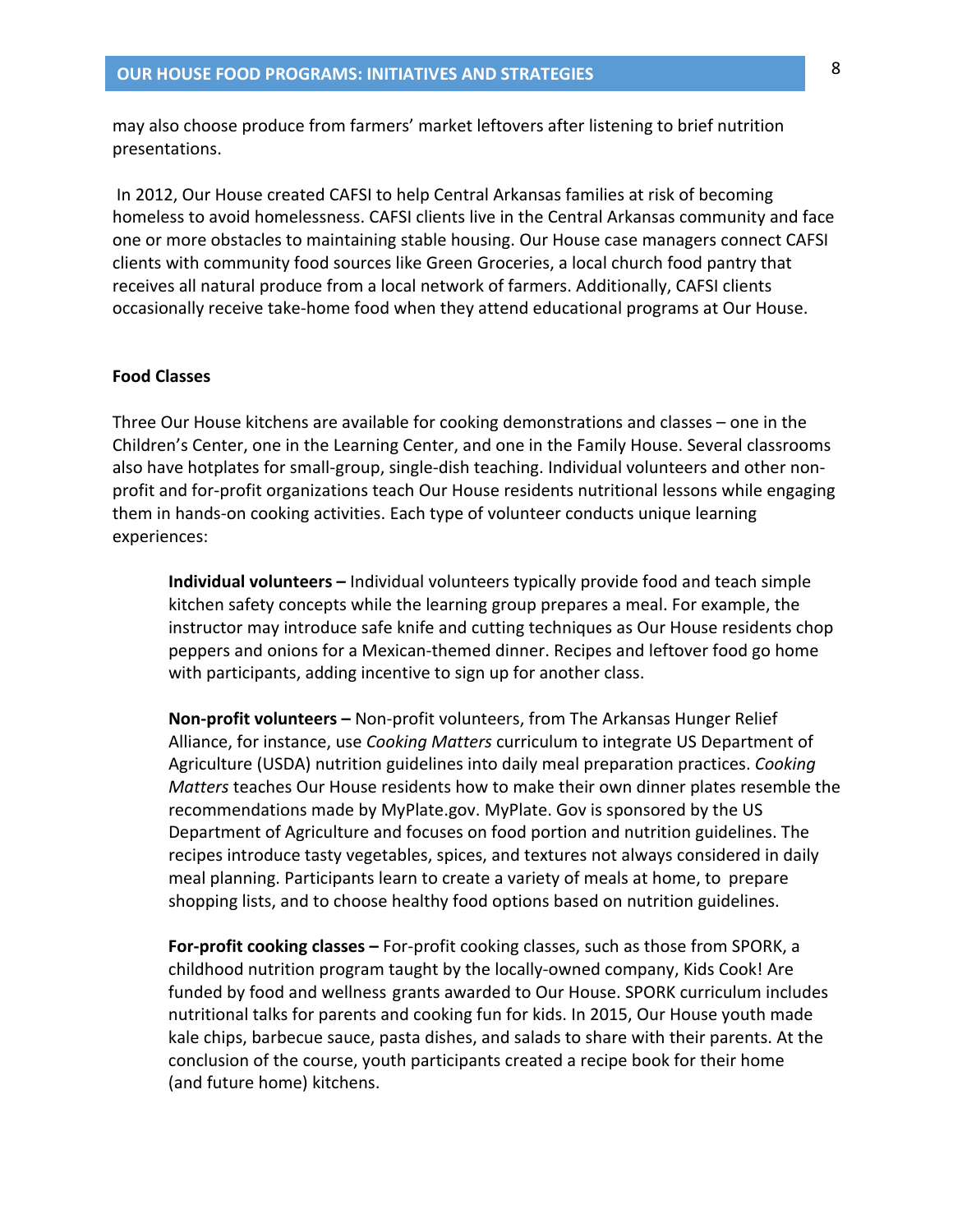#### Gardening

Three community gardens grow on the Our House campus. The main Our House garden was originally built in raised beds along the fence line at the southeast border of the campus. Because there was no buffer between the garden and driveway, youth residents could not safely participate. The garden was later moved to its current in-ground location behind the Family House. Generous donors funded two gardens near the Children's Center. The primary garden is planted and tended by Our House youth residents. Children's Center teachers use the garden and its produce as inspiration for science lessons, cooking projects, and life skills training. Harvested produce is eaten by the youth residents or sold at local farmers' markets. The other garden is a children's sensory garden where youth learn about nature firsthand. Garden teaching and learning programs at Our House range from individuals sharing their own gardening experience to more formal gardening curriculums. Three examples provide an overview of the range of gardening programs at Our House:

**Experienced Gardeners** – In terms of gardening, Our House never lacks for experienced and passionate green thumbs. Administrators, staff members, and VISTAs all contribute time and expertise to Our House gardens. VISTAs are individuals who volunteer through the AmeriCorps Volunteer in Service to America program. The VISTA program, established in 1965, was recommended by John F. Kennedy as a way to fight poverty. Shelter residents, family house residents, and youth residents help plant and maintain the gardens, as well. Local and national businesses donate seeds and other gardening equipment, lending support to residents who desire to grow their own food. More recently, three middle school students proposed to build a hoop house that would extend planting and harvesting into cold weather seasons.

**Our House Summer Garden Program –** Developed by an Our House VISTA, Our Garden (OG) (Exhibit A) uses the garden as a springboard into conceptual learning. Designed for one teaching session per week during a nine-week term, OGP lessons use simple garden topics to teach science, environmentalism, Spanish and more. Our House youth learn to identify recyclable items, design garden space, and create a compost pile. SGP infuses fun into each lesson with activities such as salsa preparation and water game relays.

Alice Waters Edible Schoolyard Curriculum - Renowned California chef Alice Waters created an edible schoolyard at a Berkeley middle school in the late 1990s. Her book, Edible Schoolyard: A Universal Idea, integrates academics with gardening and cooking wholesome food. An Our House director led this program during one summer and youth planted, cultivated, harvested, and cooked from the edible garden.

#### **Historical Summary**

Not surprisingly, eating habits and other food activities can affect how well Our House residents can achieve economic independence. In support of this concept, Our House consistently pursues healthful meal and food donations and better access to food assistance benefits.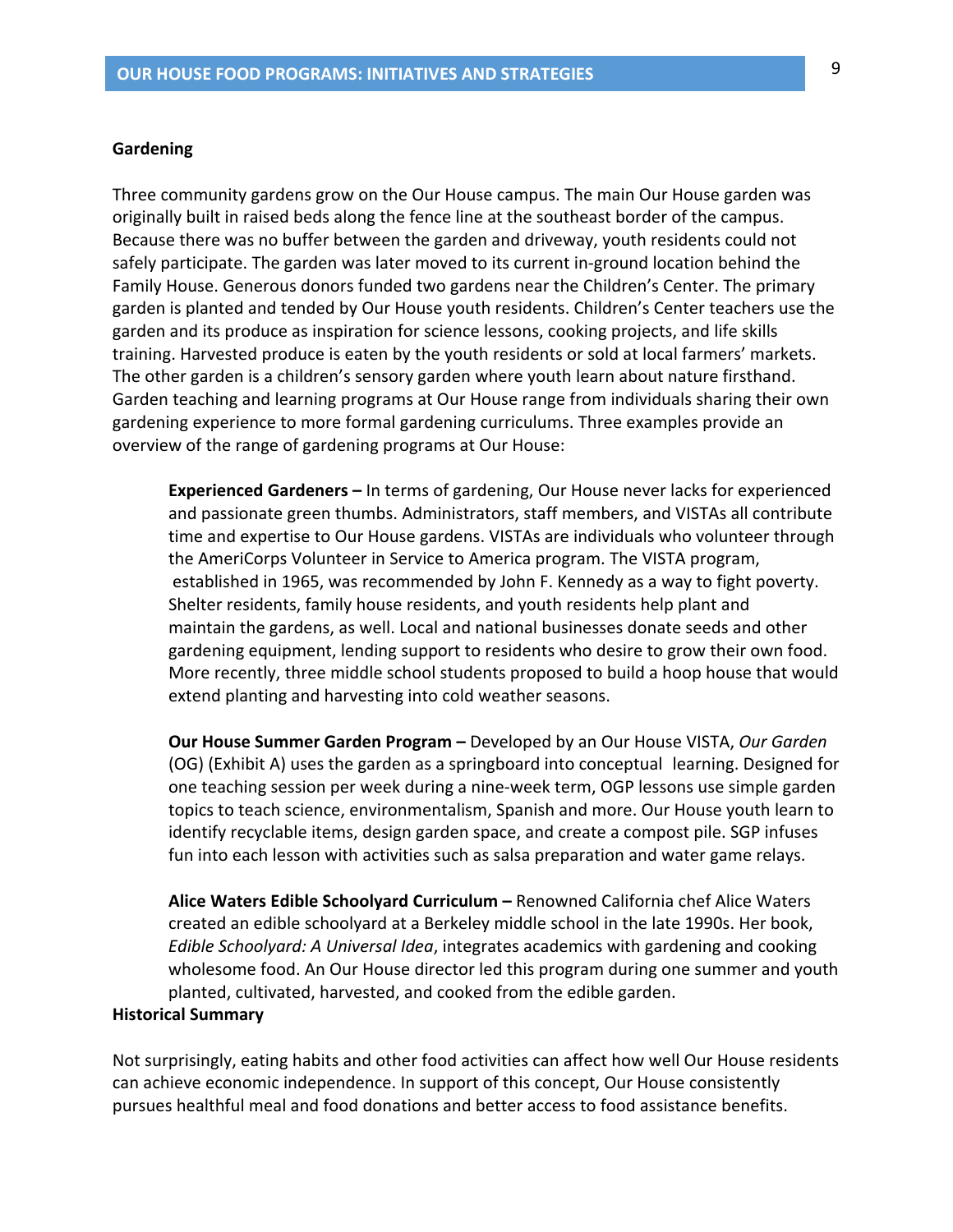Additionally, food classes and garden programs teach residents important food lessons and healthy living skills to use at Our House and in their future homes. While many past food programs have produced favorable outcomes, close examination of specific processes and practices provide excellent information on which to build. Furthermore, continued growth of the Our House campus and population creates opportunities to modify existing food programs and implement new programs. Practical application of a retrospective analysis of this kind uses historical outcomes to inform future success. Fortunately, in this case, Our House has a rich program base ready to support future food programs.

#### **CHALLENGES**

The number of residents and clients served by Our House grew exponentially throughout the past decade fueling the need for added programs. Food programs at Our House, in particular, developed along the way as community donation support increased, public food assistance policies changed, and volunteer initiative opportunities emerged. While each of the three Our House food program areas-food and meal donations, food classes, and gardening-logged many successes, the programs also experienced a few challenges:

Food and Meal Donations: Repetitive Meal Menus - Feedback participants described how meal content potentially affects shelter resident morale and health. Our House receives meal donations from individuals and organizations throughout Central Arkansas. Because coordinating meals among donors is difficult and time consuming, meal volunteers often unknowingly prepare the same meals several days in a row. For instance, in the past, Our House residents have eaten lasagna four nights during one week. While residents are grateful for donated meals, repetitive menus detract from the pleasure of eating. Also, many shelter residents have health issues that fare better with lower starch meals. When faced with preparing food for 80 or more individuals, most volunteers choose high-starch menus to stretch food donation budgets and to "fill up" residents.

Food and Meal Donations: No Lunch at Work - Shelter residents eat lunch in the shelter dining hall when they are on the Our House campus. However, shelter residents are responsible for purchasing (with employment pay) or packing (with food obtained with food assistance benefits) their own lunches for the workday. Our House strives to help new residents find full-time employment as soon as possible. Often, a new resident will land a job before food assistance benefits begin. These residents may work all day without lunch unless an Our House staff member can find transportable food items in the shelter's donation pantry.

Food and Meal Donations: Uncoordinated Take-Home Food - CAFSI clients at risk of becoming homeless do not always have reliable sources of food. Our House provides supplemental take-home food to CAFSI clients on an as-needed, as-available basis. According to feedback participants, food staples such as mashed potato flakes, canned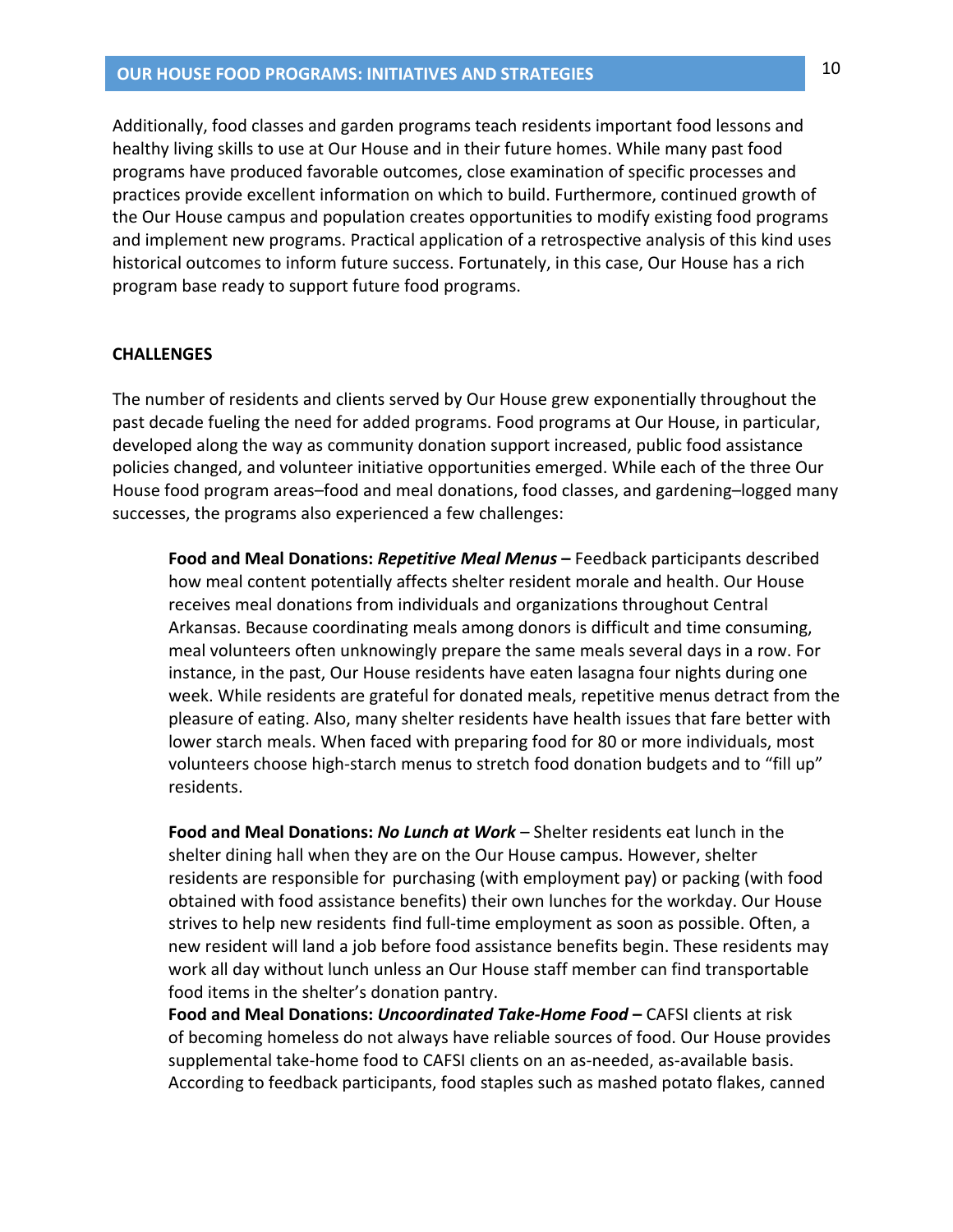or fresh produce, or grain products needed to create balanced meals are not always available.

Food Classes: Volunteer Dependency - Our House attracts excellent community volunteers to lead food and kitchen skill classes. Despite the enthusiastic intention of volunteer instructors to teach for an extended period of time, unforeseen outside circumstances take priority over the food classes. Therefore, in the past, food classes at Our House occur only when and if volunteers are available. Compounding this challenge, most volunteers develop their own food class curriculum. So when volunteers leave, the curriculum leaves too.

Food Classes: *Complicated Curriculum -* In addition to individually-developed curricula, food class volunteers may also teach from an established curriculum, such as the No Kid Hungry national hunger relief campaign's Cooking Matters. Feedback participants found curriculum like this too detailed and complicated for the basic needs of Our House food class audiences. In addition, many of the curriculum recipes contain ingredients not readily available in all food stores.

**Gardening: Inconsistent Help –** Successful food harvests at Our House depend entirely on staff, volunteers, and residents having time to consistently work in the gardens. As of summer 2016, no one is specifically designated as a garden coordinator. Also, a quick review of staff, volunteer, and resident daily schedules shows very little free time available for garden work. Feedback participants showed great interest in continuing to have garden plots available as a source for fresh produce, a method to connect with nature, and an opportunity to educate adults and children.

Gardening: Lack of Training – If Our House had a garden coordinator and if residents had time in their schedules to garden, feedback participants expressed concern about the lack of gardening training. If a resident has only 15 to 30 minutes to work in the garden two days a week, for instance, how will she or he make the most of that time? Currently, residents rely on staff or volunteers to share a quick gardening lesson "on the fly." Without a lesson, otherwise interested residents miss a great opportunity to garden.

Gardening: Non-Integrated Curriculum - Education classes centered around gardening concepts, such as ecology or environmentalism, primarily take place in the child and youth learning programs at Our House. Feedback participants report that children and youth enjoy garden topics, but they easily become disinterested in the slow-moving growth cycle of plants. Also, many children view garden time as work (v. play) time. Over the years, staff and volunteers have tried various approaches to teach gardening. However, today, gardening remains a daily lesson instead of an integrated part of daily life. Furthermore, feedback participants suggested that adult residents could also benefit from gardening concept education in addition to garden task training.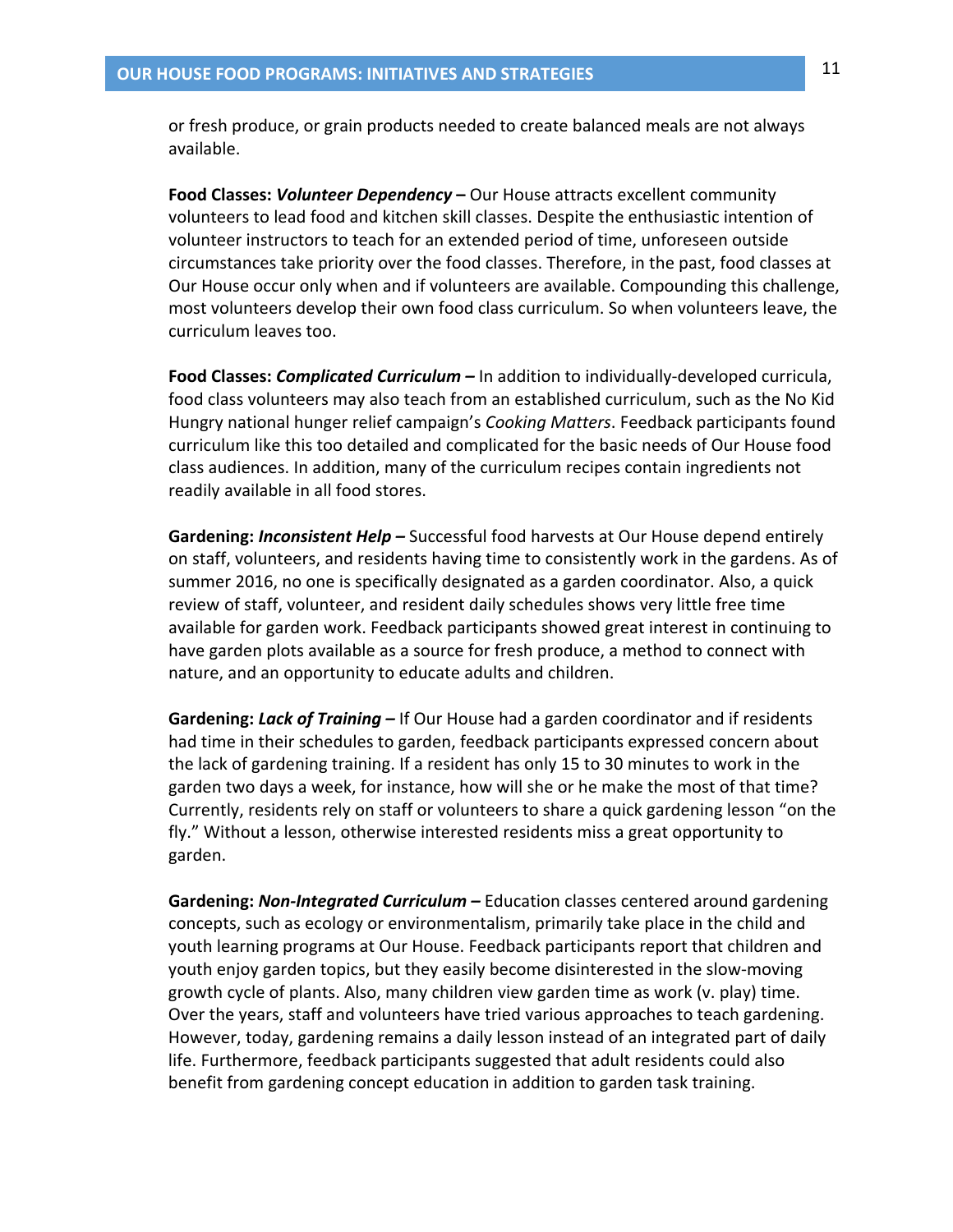#### **OPPORTUNITIES AND IDEAS**

As requested by the interviewer, feedback participants shared challenges about and offered suggestions to current Our House food programs. This feedback from those who know Our House best helped in the process of identifying an array of opportunities for improvement and expansion. Our House already has excellent food programs in place, which give any proposed modifications and expansions a high likelihood of success. Challenges identified in the three areas of food programs at Our House-food and meal donations, food classes, and gardeninghave corresponding opportunities and ideas:

Food and Meal Donations: Coordinated Meal Menus - Individuals, businesses, and community organizations donate prepared meals to the Our House shelter, providing a significant portion of the food consumed by shelter residents. Feedback participants identified duplicate meal menus and high-starch meals as two food program challenges. An updated Meal Program webpage (Exhibit B), a new Meal Planning Guide with recipe suggestions (Exhibit C), and a simple Meals Calendar using a program such as teamup (Exhibit D) would help meal donors prepare a variety of meals that meet the nutritional needs of Our House residents. Additionally, the Meals Calendar may help manage the high volume of communications flowing into the Program Support VISTA's office.

Food and Meal Donations: Lunch-to-Go Program - New Our House residents, who begin a job off campus before Supplemental Nutritional Benefits (SNAP) begin, often work all day without lunch. A Lunch-to-Go program would provide these residents with sack lunches during this initial time period, usually about two weeks. Food donors could easily support this program by providing enough food items, like bread, lunchmeat, and fruit, to fill a certain number of sack lunches. Donors would access the updated Donated Food Items webpage (Exhibit B) and schedule food item drop-off on the Meals Calendar (Exhibit D). Lunch-to-Go vouchers would be provided to new residents, who obtain a job early, when they sign up for SNAP. Voucher recipients would also be required to listen to a brief nutritional summary and accept a laminated card with healthy food choices and shopping tips (Exhibit E).

Food and Meal Donations: Take-Home Food Box Program - CAFSI clients at risk of homelessness greatly benefit from any supplemental food shared with them by Our House. Feedback participants described how coordinated food staple donations would allow Our House to provide balanced meal ingredients to CAFSI clients. A Take-Home Food Box program would help food item donors know exactly what to donate to support this group. Donors would access the updated Donated Food Items webpage for this program (Exhibit B) and schedule food item drop-off on the Meals Calendar (Exhibit D). CAFSI clients would most likely access Take-Home Food Boxes at an Our House learning program. The laminated food choice and shopping cards (Exhibit E) would be included in the food boxes.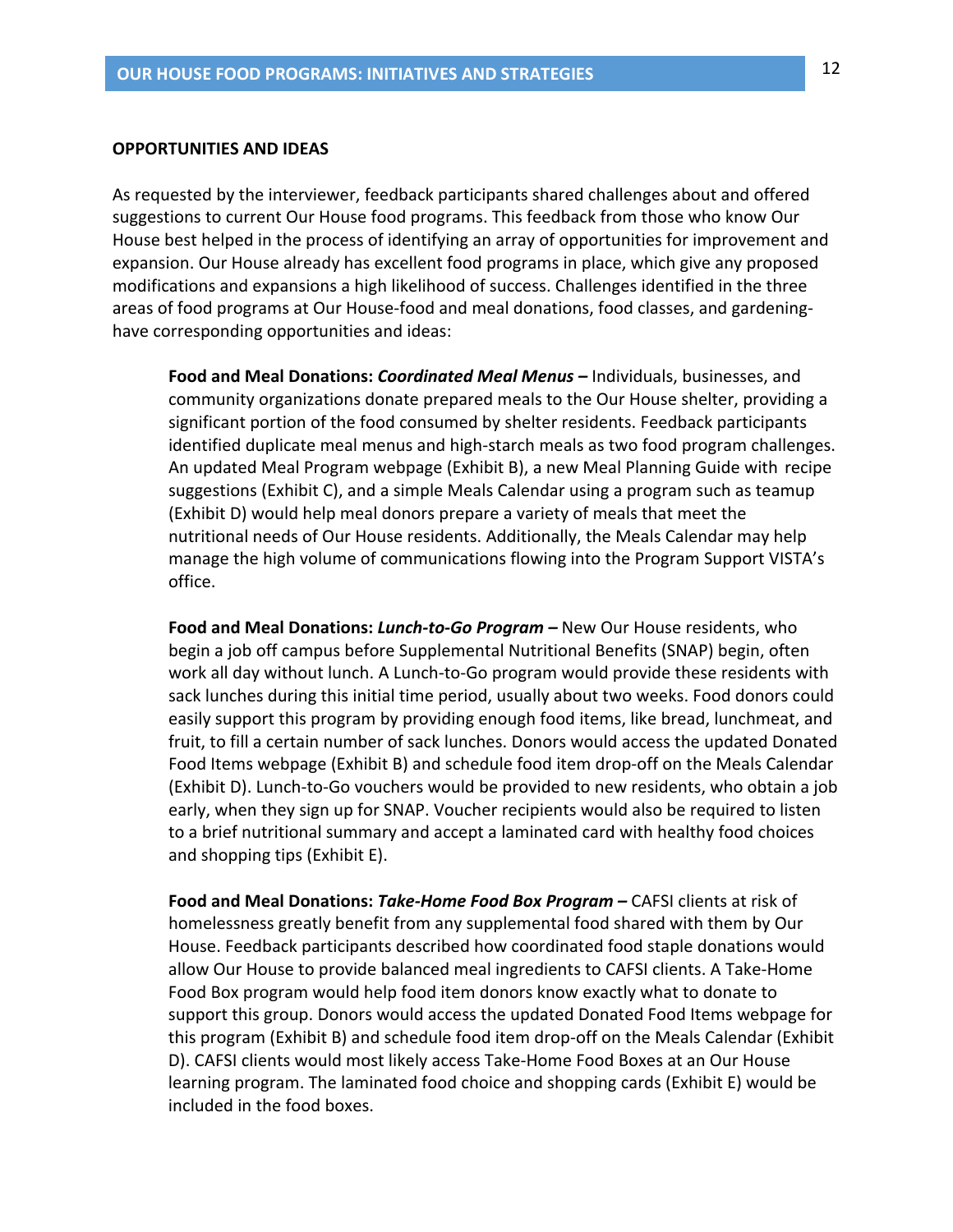Food Classes: Ready-to-Teach Curriculum – Food class scheduling mostly depends on volunteer initiative and availability because the curriculum is provided by volunteers or an outside organization. When volunteers are not available, food classes do not occur. If Our House could provide simple and easy lesson plans, then Career Center staff could recruit from a larger pool of volunteers. In other words, food classes would be scheduled on a regular basis and volunteer instructors would use pre-selected lesson plans that require little or no pre-planning. Transitioning to this method requires a special project volunteer group to select simple-to-teach/learn lesson plans from existing curriculum available at no charge from the USDA and the non-profit organization Campus Kitchens.

#### **Food Classes: Simple Curriculum**

Complicated food class curriculum is difficult to teach and even harder for participants to learn. Many outside organizations offer excellent pre-established food class lesson plans, but feedback participants claim these curricula do not meet the basic needs of Our House residents. USDA websites, SNAPEd-Connection.gov (Exhibit F) and myplate.gov (Exhibit G), and campuskitchens.org (Exhibit H), offer simple nutrition and kitchen skills lesson plans, such as how to read food labels or make a shopping list. The websites also provide clearly-written health information, like how to add healthy fats to the diet, and cooking and life skills activity guides. Food class participants would most benefit from lessons that teach how to select, purchase, and prepare simple and nutritional meals for themselves and their families.

Another, more technology-based, curriculum idea involves touch-screen, interactive learning. Recent research confirms how touch-screen learning may offer advantages over traditional teacher-student learning. In one such study, a group of low-income, Spanish-speaking individuals with little or no technology experience found touchscreen nutrition lessons easy to use and easy to understand.<sup>12</sup> Intuilab, a low-cost monthly fee subscription site, allows users to create interactive programs from documents and other media. The creation process requires no coding, so most technologically savvy individuals could easily accomplish the task. A simple nutrition or kitchen skill lesson plan could become an interactive activity and accessed by tablet or other touchscreen device.

Gardening: Designated Garden Help - Dedicated and passionate staff, volunteers, and residents work to fit gardening into their already busy schedules. Although offering fresh produce to residents is a priority at Our House, other jobs and tasks necessarily take priority over garden work. Some residents work on campus as job trainees. Could

<sup>&</sup>lt;sup>12</sup> Thompson D., Joshi, A., Hernandez, R. Jennings, J., Arora, M., & Ellen, J. (2012). Interactive nutrition education via a touchscreen: Is this technology well received by low-income, Spanish speaking parents. IOS Press, 20 (3), 195-203.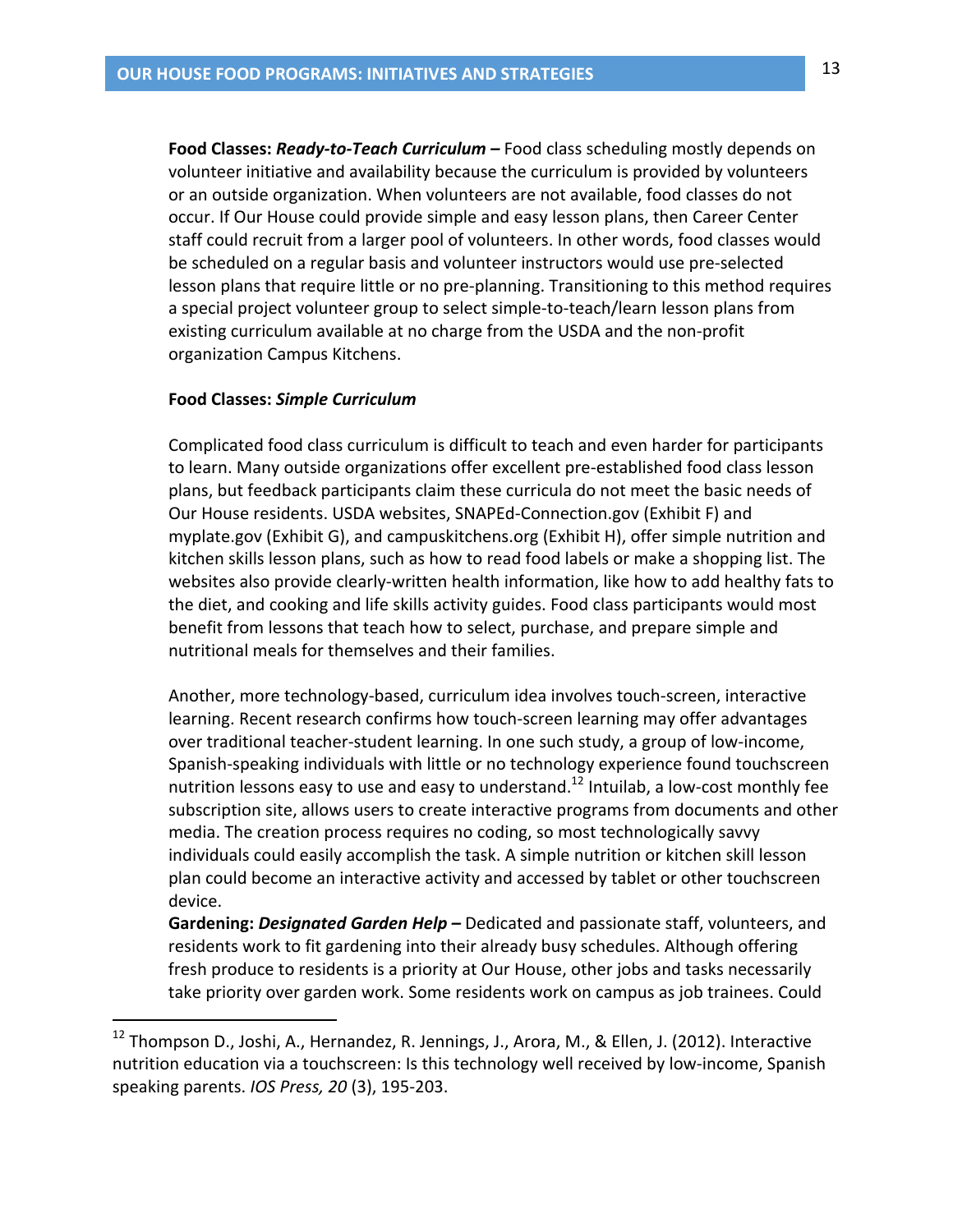these individuals potentially provide garden help? According to feedback participants, the Our House resident job trainees, including the cook and groundskeepers, have minimal time to spare. Furthermore, even if the job trainees' schedules were adjusted to allow time for gardening, most may not possess the cognitive ability to manage or lead a gardening program. On a positive note, Our House may receive an additional VISTA during the next 12 months. Our House management is considering designating the new VISTA as a Food Program Support VISTA. An ideal solution to this challenge, the Food Program Support VISTA could establish and manage a garden program, helping residents learn to grow their own food.

Gardening: Gardening Training - Feedback participants unanimously asked for a simple way to teach gardening skills and tasks to residents. The training should be easy to teach and learn, efficient in methods, and fun so that residents value the time in nature and the fruits of their labors. Several Our House staff are avid and experienced gardeners, but they need curriculum to share their knowledge. The Friendship Gardens, Inc. offers a free gardening guide (Exhibit I) that could support garden teachers at Our House. Additionally, local gardening teacher, Nathaniel Wills, from Pulaski Heights Elementary School in Little Rock, offered to train an Our House gardener one morning per week. Mr. Wills also suggested Our House gardeners spend time working in other community gardens in Central Arkansas to broaden their knowledge.

Gardening: Daily Life Garden Curriculum – Teachers use the Our House Children's Center gardens to teach gardening skills and gardening concepts. Students learn by doing, yet most still view the garden as a lesson and not part of daily life. A garden curriculum integrated into campus life at Our House would help children and adults learn important concepts, such as water conservation and recycling. Former VISTA, Rebecca Stover, created a nine-week gardening curriculum, Our Garden (Exhibit A), for children. This curriculum, along with the USDA's Dig-In (Exhibit J) gardening curriculum, teach lessons and skills applicable to all ages. The proposed Food Program Support VISTA and a special project volunteer team could work to transform curriculum into daily life programs at Our House.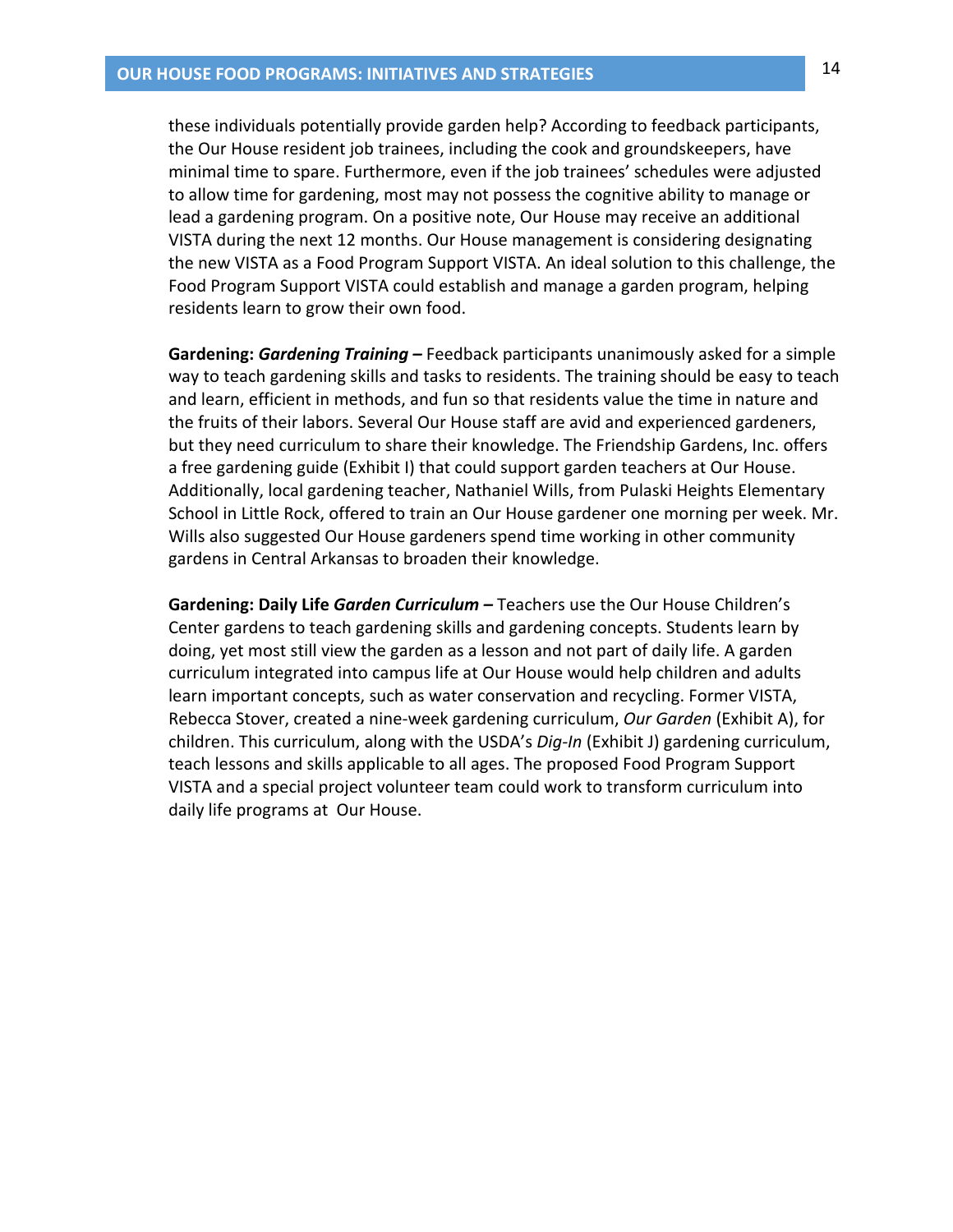#### **CHALLENGES AND OPPORTUNITIES AND IDEAS SUMMARY**

By design, this report examined historical and current food programs at Our House to determine what works, what does not work, and what modifications or expansions are needed. Using feedback from Our House staff, volunteers, and residents, primary challenges were identified and opportunities and ideas were researched and suggested. Figure 1 summarizes the challenges, opportunities, and ideas for Our House food programs:

| <b>FOOD PROGRAM</b>            | <b>CHALLENGES</b>                  | <b>OPPORTUNITIES AND IDEAS</b>    |
|--------------------------------|------------------------------------|-----------------------------------|
| <b>Food and Meal Donations</b> | <b>Repetitive Meal Menus</b>       | <b>Coordinated Meal Menus</b>     |
|                                | No Lunch at Work                   | Lunch-to-Go program               |
|                                | <b>Inconsistent Take-Home Food</b> | Take-Home Food Box program        |
|                                |                                    |                                   |
| <b>Food Classes</b>            | <b>Volunteer Dependency</b>        | Ready-to-Teach Curriculum         |
|                                | <b>Complicated Curriculum</b>      | Simple Curriculum                 |
|                                |                                    |                                   |
| Gardening                      | Inconsistent Garden Help           | Designated Garden Help            |
|                                | Lack of Gardening Training         | <b>Gardening Training Program</b> |
|                                | Non-Integrated Curriculum          | Daily Life Curriculum             |

Figure 1. Our House Food Program Challenges, Opportunities and Ideas.

### **FOOD PROGRAM PLAN CONCLUSION AND STRATEGY**

The Vision Statement within the Our House Strategic Plan, 2015-2020, outlines financial, educational, social, and physical goals for homeless and near-homeless adults and children helped by Our House. Beyond the obvious physical benefits provided, food programs also affect outcomes in the other three general goal categories: financial, educational, and social. Effective food programs help residents learn to manage food and lifestyle budgets, protecting their hardearned nest eggs from costly, unnecessary purchases. Basic nutrition lessons help parents prepare nutritious breakfasts and lunches, so that they and their children find success in school. Healthy lifestyle choices improve confidence levels in both personal and work-related social settings, improving chances for success.

From the perspective of the Vision Statement, food programs at Our House merit diligent attention to ensure that residents achieve and maintain the overall goal, economic independence. With so many well-developed food programs already in place, the suggested modifications and expansions could conceivably be integrated into the Our House culture during the next 12 to 24 months. This timeline estimate depends entirely on available human and financial resources, but, in theory, the ideas should produce success or at least open pathways for future success.